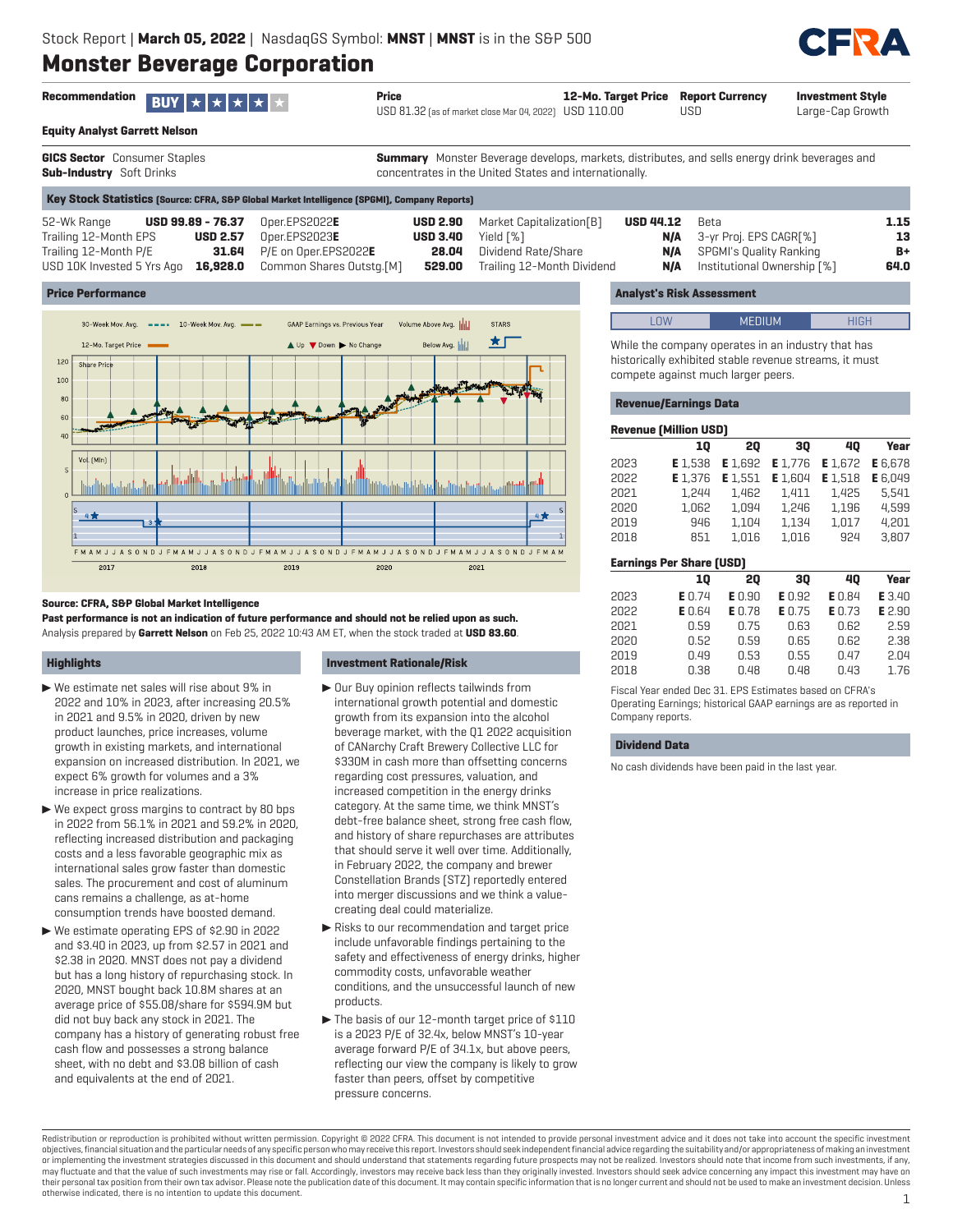

CORPORATE OVERVIEW. Monster Beverage Corporation, formerly Hansen Natural Corporation, is a leading developer and marketer of 'alternative beverages', a category that combines ready-to-drink iced teas, lemonades, juice cocktails, single-serve juices and fruit beverages, ready-to-drink dairy and coffee drinks, energy drinks, sports drinks and single-serve still water with 'new age' beverages, including 'natural' sodas, sparkling juices and flavored sparkling beverages. The company originally began selling fresh nonpasteurized juices in Los Angeles, CA, in the 1930s. At year-end 2020, the company employed a total of 3,666 workers (3,013 on a full-time basis), up from 3,529 at year-end 2019.

In 2020, the geographic breakdown of the company's net sales was 67% U.S. and Canada and 33% International. Its international exposure has grown from 25% of revenues in 2016.

MNST has three segments: Monster Energy Drinks (93.6% of net sales in 2019), Strategic Brands (5.8%), and Other (0.6%). The Monster Energy Drinks segment is comprised of Monster Energy drinks as well as Mutant Super Soda drinks. This segment sells ready-to-drink packaged drinks primarily to bottlers and fullservice beverage distributors. In some cases, the company sells directly to retail grocery and specialty chains, wholesalers, club stores, mass merchandisers, convenience chains, food service customers, and the military. This segment generates higher per case revenues, but lower per case gross profit margins than the Strategic Brands segment.

The Strategic Brands segment includes various energy drink brands acquired from Coca-Cola in 2014. This segment sells concentrates and or beverage bases to authorized bottling and canning operations. Bottlers combine the concentrates and/or beverage bases with sweeteners, water, and other ingredients to produce ready-to-drink packaged energy drinks. Products are then sold to other bottlers, full service distributors, wholesalers, or retailers directly.

The Other Segment mostly includes brands sold to third parties.

The company's customers are mainly full-service beverage distributors, retail grocery and specialty chains, wholesalers, club stores, drug stores, mass merchants, convenience stores, health food distributors, food service customers, and the military. Full service distributors accounted for 56% of 2020 sales; international 34%; club stores and mass merchants 8%; retail, grocery, specialty chains and wholesalers 1%; and other 1%. The Coca-Cola Company accounted for only 2% of net sales in 2020, down sharply from 18% in 2017 and 41% in 2016 as Coca-Cola transitioned some of its bottlers/distributors to independent operators.

MARKET PROFILE. According to the Beverage Marketing Corporation, U.S. Liquid Refreshment Beverage volumes increased by 0.5% and revenues declined by 1.7% in 2020 (latest available), with the breakdown of volume growth by product (and in order) being: Ready-To-Drink Coffee (+13.0%), Sports Drinks (+5.5%), Bottled Water (+4.2%), Energy Drinks (+2.5%), Value-Added Water (+2.4%), Fruit Beverages (-3.0%), Ready-To-Drink Tea (-3.3%), and Carbonated Soft Drinks (-3.7%).

ACQUISITIONS. In April 2016, MNST acquired flavor supplier American Fruits & Flavors for \$688.5 million in cash. The deal brought the company's primary flavor supplier in-house.

In June 2015, the company completed a transaction with The Coca-Cola Company (Coca-Cola), providing for a long-term strategic relationship in the global energy drink category. MNST issued to Coca-Cola 102.1 million new MNST shares (representing 16.7% of total shares at the time) and Coca-Cola appointed two members to MNST's Board. Coca-Cola also transferred its energy drink business to MNST, and MNST transferred its non-energy drink business to Coca-Cola. Additionally, MNST amended its distribution agreements to transfer most of MNST's U.S. distribution to the Coca-Cola distribution network. Lastly, MNST received \$2.15 billion in cash.

On January 13, 2022, MNST announced the acquisition of CANarchy Craft Brewery Collective LLC for \$330M in cash in a deal expected to close in Q1 2022. CANarchy owns Cigar City (Jai Alai IPA) and Oskar Blues (Dale's Pale Ale) among other craft brewery and hard seltzer brands. The move to expand from energy drinks into the alcohol beverage market represents a significant strategic step for Monster. Although this is a relatively small, bolt-on deal for MNST (and the craft beer and hard seltzer markets have become increasingly oversaturated), we think the foray makes sense and will be accretive to EPS.

CORPORATE GOVERNANCE. The Coca-Cola Company owned 19.3% of MNST shares as of April 2021 and is entitled to nominate two directors to MNST's board. Among other provisions, agreements related to Coca-Cola's equity stake restrict it from competing in the energy drink category, with certain exceptions, including an exception relating to the Coca-Cola brand.

FINANCIAL TRENDS. Monster's revenues have gone from \$4.20 billion in 2019 to \$4.60 billion in 2020 and \$5.54 billion in 2021, while its EPS has increased from \$2.04 in 2019 to \$2.38 in 2020 and \$2.57 in 2021, respectively. In 2021, MNST posted an 8.0% increase in adjusted EPS (\$2.57 vs. \$2.38), as net sales rose 20.5% but gross margin contracted 310 bps to 56.1%

As of December 31, 2021, Monster had approximately \$3.08 billion of cash, cash equivalents, and shortterm investments, up from \$2.06 billion on December 31, 2020. MNST had no debt, a level that was unchanged from December 31, 2020.

Monster does not currently pay a dividend, but has been aggressively repurchasing stock in recent years. Monster repurchased 10.8M shares at an average price of \$55.08/share for \$594.9M in 2020, although it did not buy back any stock in the second half of the year or in 2021. As of February 24, 2022, approximately \$441.5M remained available for repurchase under the authorized repurchase program. MNST repurchased \$707.3 million of common stock in 2019, \$1.34 billion in 2018, and \$361.2 million in 2017.



# **Corporate information**

**Investor contact**

N/A (951 739 6200)

#### **Office**

1 Monster Way, Corona, California, 92879

# **Telephone**

951 739 6200

#### **Fax** N/A

**Website** www.monsterbevcorp.com

### **Officers**

**Chief Financial Officer** T. J. Kelly

**Co-CEO & Chairman** R. C. Sacks

**Co-CEO & Vice Chairman** H. H. Schlosberg

**Co-CEO & Chairman**

R. C. Sacks

M. J. Hall

**Board Members** A. Demel B. M. Polk G. P. Fayard H. H. Schlosberg J. L. Dinkins J. P. Jackson

M. S. Vidergauz R. C. Sacks

S. G. Pizula T. M. Hall

**Auditor** Deloitte & Touche LLP

**Founded** 1985

**Domicile** Delaware

**Employees** 3,775

**Stockholders**

189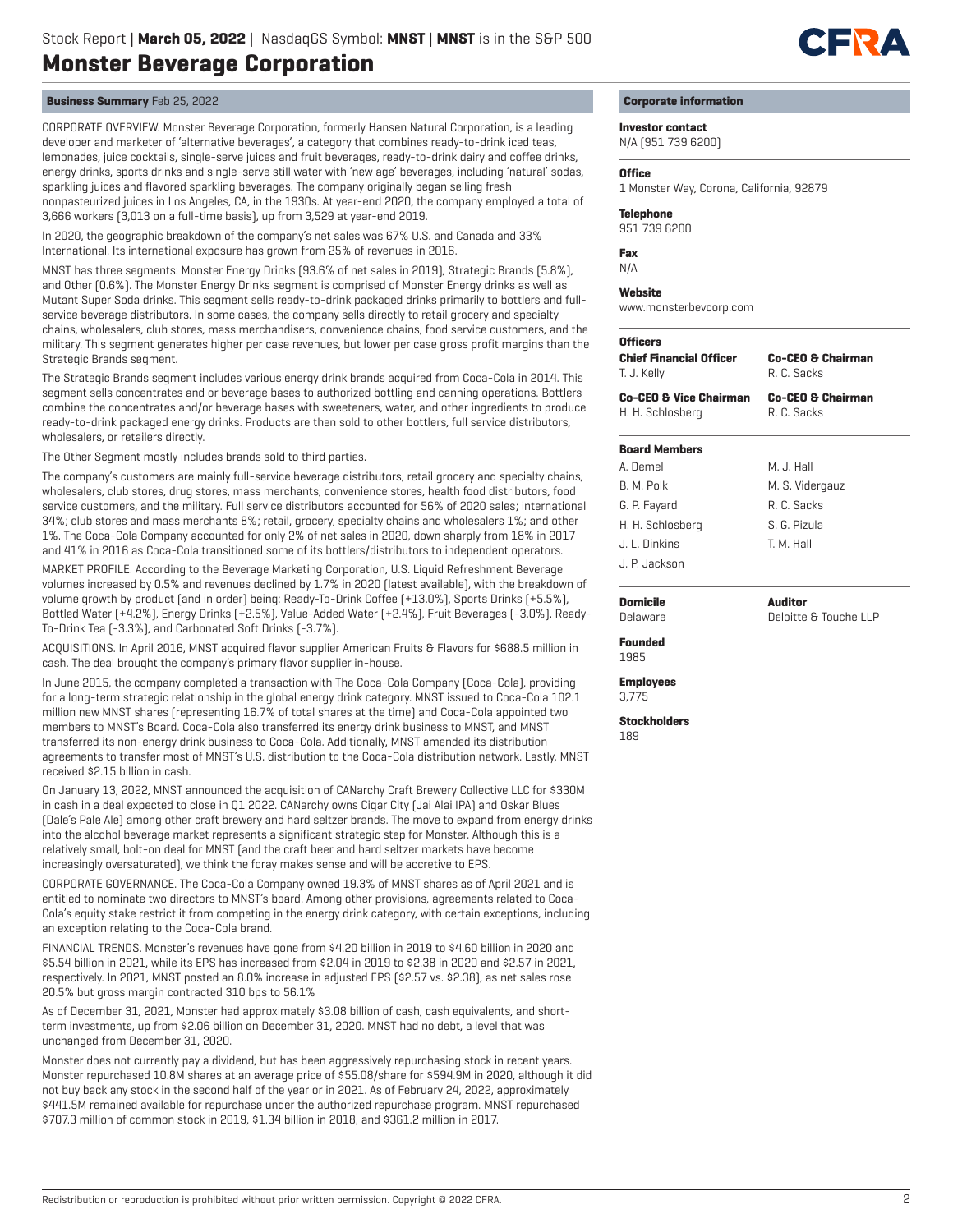

| <b>Quantitative Evaluations</b>         |                     |                                                                                                                                                       |             |                |  |                  |  |  |  |  |  |
|-----------------------------------------|---------------------|-------------------------------------------------------------------------------------------------------------------------------------------------------|-------------|----------------|--|------------------|--|--|--|--|--|
| <b>Fair Value Rank</b>                  |                     |                                                                                                                                                       | 3<br>5<br>P |                |  |                  |  |  |  |  |  |
|                                         |                     | <b>HIGHEST</b><br>LOWEST<br>Based on CFRA's proprietary quantitative model,<br>stocks are ranked from most overvalued [1] to most<br>undervalued [5]. |             |                |  |                  |  |  |  |  |  |
| <b>Fair Value</b><br><b>Calculation</b> | <b>USD</b><br>76.91 | Analysis of the stock's current worth, based on CFRA's<br>proprietary quantitative model suggests that MNST is<br>overvalued by USD 4.41 or 5.42%     |             |                |  |                  |  |  |  |  |  |
| <b>Volatility</b>                       |                     | <b>AVERAGE</b><br><b>HIGH</b><br><b>LOW</b>                                                                                                           |             |                |  |                  |  |  |  |  |  |
| Technical<br><b>Evaluation</b>          | <b>NEUTRAL</b>      | Since November, 2021, the technical indicators for<br>MNST have heen NFIJTRAL"                                                                        |             |                |  |                  |  |  |  |  |  |
| <b>Insider Activity</b>                 |                     | UNFAVORABLE                                                                                                                                           |             | <b>NEUTRAL</b> |  | <b>FAVORABLE</b> |  |  |  |  |  |

# **Expanded Ratio Analysis**

|                                 | 2021   | 2020   | 2019   | 2018   |
|---------------------------------|--------|--------|--------|--------|
| Price/Sales                     | 9.28   | 10.76  | 8.27   | 7.29   |
| Price/EBITDA                    | 27.76  | 29.26  | 23.55  | 20.31  |
| Price/Pretax Income             | 28.56  | 30.41  | 24.53  | 21.47  |
| P/E Ratio                       | 37.37  | 35.03  | 31.31  | 27.97  |
| Avg. Diluted Shares Outstg. (M) | 535.64 | 534.81 | 546.61 | 564.25 |
|                                 |        |        |        |        |

Figures based on fiscal year-end price

| <b>Key Growth Rates and Averages</b> |           |         |         |  |  |  |  |  |  |  |
|--------------------------------------|-----------|---------|---------|--|--|--|--|--|--|--|
| <b>Past Growth Rate [%]</b>          | 1 Year    | 3 Years | 5 Years |  |  |  |  |  |  |  |
| Net Income                           | <b>NM</b> | 11.53   | 14.09   |  |  |  |  |  |  |  |
| Sales                                | 20.50     | 13.33   | 12.69   |  |  |  |  |  |  |  |
| <b>Ratio Analysis [Annual Avg.]</b>  |           |         |         |  |  |  |  |  |  |  |
| Net Margin [%]                       | 24.86     | 27.29   | 26.46   |  |  |  |  |  |  |  |
| % LT Debt to Capitalization          | 0.26      | 0.40    | 0.24    |  |  |  |  |  |  |  |
| Return on Equity [%]                 | 23.49     | 27.39   | 26.27   |  |  |  |  |  |  |  |

| <b>Company Financials</b> Fiscal year ending Dec 31         |           |           |           |           |           |           |           |           |           |           |
|-------------------------------------------------------------|-----------|-----------|-----------|-----------|-----------|-----------|-----------|-----------|-----------|-----------|
| Per Share Data [USD]                                        | 2021      | 2020      | 2019      | 2018      | 2017      | 2016      | 2015      | 2014      | 2013      | 2012      |
| Tangible Book Value                                         | 7.86      | 5.25      | 3.33      | 2.27      | 2.70      | 1.70      | 5.10      | 2.91      | 1.85      | 1.19      |
| Free Cash Flow                                              | 2.08      | 2.45      | 1.85      | 1.95      | 1.58      | 1.01      | 1.16      | 1.13      | 0.58      | 0.46      |
| Earnings                                                    | 2.57      | 2.64      | 2.03      | 1.76      | 1.42      | 1.19      | 0.95      | 0.92      | 0.65      | 0.62      |
| Earnings [Normalized]                                       | 2.11      | 1.90      | 1.63      | 1.46      | 1.34      | 1.21      | 1.03      | 0.89      | 0.69      | 0.63      |
| <b>Dividends</b>                                            | N/A       | N/A       | N/A       | N/A       | N/A       | N/A       | N/A       | N/A       | N/A       | N/A       |
| Payout Ratio [%]                                            | <b>NM</b> | <b>NM</b> | <b>NM</b> | <b>NM</b> | <b>NM</b> | <b>NM</b> | <b>NM</b> | <b>NM</b> | <b>NM</b> | <b>NM</b> |
| Prices: High                                                | 99.89     | 92.54     | 66.38     | 70.22     | 64.79     | 55.50     | 53.50     | 37.83     | 22.78     | 27.99     |
| Prices: Low                                                 | 80.92     | 50.06     | 47.84     | 47.61     | 41.02     | 37.69     | 35.59     | 21.00     | 15.13     | 13.33     |
| P/E Ratio: High                                             | 38.90     | 35.10     | 32.70     | 39.90     | 45.60     | 46.60     | 56.30     | 41.10     | 35.00     | 45.10     |
| P/E Ratio: Low                                              | 31.50     | 19.00     | 23.60     | 27.10     | 28.90     | 31.70     | 37.50     | 22.80     | 23.30     | 21.50     |
| <b>Income Statement Analysis [Million USD]</b>              |           |           |           |           |           |           |           |           |           |           |
| Revenue                                                     | 5,541     | 4,599     | 4,201     | 3,807     | 3,369     | 3,049     | 2,723     | 2,465     | 2,246     | 2,061     |
| Operating Income                                            | 1,803     | 1,633     | 1,414     | 1,310     | 1,234     | 1,165     | 972.00    | 752.00    | 586.00    | 552.00    |
| Depreciation + Amortization                                 | 50.00     | 57.00     | 61.00     | 57.00     | 49.00     | 41.00     | 31.00     | 26.00     | 23.00     | 21.00     |
| Interest Expense                                            | 0.00      | 0.00      | 0.00      | N/A       | N/A       | 0.00      | 0.00      | 0.00      | 0.00      | 0.00      |
| Pretax Income                                               | 1,801     | 1,626     | 1,416     | 1,293     | 1,202     | 1,080     | 892.00    | 746.00    | 564.00    | 549.00    |
| <b>Effective Tax Rate</b>                                   | 23.50     | 13.30     | 21.80     | 23.20     | 31.70     | 34.00     | 38.70     | 35.20     | 39.90     | 38.10     |
| Net Income                                                  | 1,377     | 1,410     | 1,108     | 993.00    | 821.00    | 713.00    | 547.00    | 483.00    | 339.00    | 340.00    |
| Net Income (Normalized)                                     | 1,129     | 1,017     | 892.00    | 824.90    | 773.10    | 724.70    | 596.30    | 466.00    | 360.70    | 343.70    |
| <b>Balance Sheet and Other Financial Data [Million USD]</b> |           |           |           |           |           |           |           |           |           |           |
| Cash                                                        | 3,076     | 2,062     | 1,331     | 958.00    | 1,202     | 598.00    | 2,920     | 1,151     | 614.00    | 320.00    |
| <b>Current Assets</b>                                       | 4,682     | 3,141     | 2,316     | 1,804     | 2,086     | 1,432     | 3,600     | 1,653     | 1,183     | 835.00    |
| <b>Total Assets</b>                                         | 7,805     | 6,203     | 5,150     | 4,527     | 4,791     | 4,154     | 5,571     | 1,939     | 1,421     | 1,043     |
| <b>Current Liabilities</b>                                  | 965.00    | 750.00    | 661.00    | 601.00    | 560.00    | 471.00    | 410.00    | 356.00    | 316.00    | 289.00    |
| Long Term Debt                                              | N/A       | N/A       | N/A       | N/A       | N/A       | N/A       | N/A       | N/A       | N/A       | N/A       |
| <b>Total Capital</b>                                        | 6,589     | 5,182     | 4,201     | 3,611     | 3,897     | 3,330     | 4,810     | 1,515     | 992.00    | 644.00    |
| Capital Expenditures                                        | 44.00     | 49.00     | 102.00    | 62.00     | 83.00     | 100.00    | 36.00     | 28.00     | 41.00     | 43.00     |
| Cash from Operations                                        | 1,156     | 1,364     | 1,114     | 1,162     | 988.00    | 701.00    | 523.00    | 597.00    | 342.00    | 288.00    |
| <b>Current Ratio</b>                                        | 4.85      | 4.19      | 3.50      | 3.00      | 3.72      | 3.04      | 8.77      | 4.65      | 3.74      | 2.89      |
| % Long Term Debt of Capitalization                          | 0.30      | 0.30      | 0.60      | N/A       | N/A       | N/A       | N/A       | N/A       | N/A       | N/A       |
| % Net Income of Revenue                                     | 24.90     | 30.70     | 26.40     | 26.10     | 24.40     | 23.40     | 20.10     | 19.60     | 15.10     | 16.50     |
| % Return on Assets                                          | 16.09     | 17.98     | 18.27     | 17.58     | 17.25     | 14.98     | 16.17     | 27.99     | 29.74     | 28.69     |
| % Return on Equity                                          | 23.50     | 30.20     | 28.50     | 26.50     | 22.70     | 17.50     | 17.30     | 38.50     | 41.40     | 41.90     |

Source: S&P Global Market Intelligence. Data may be preliminary or restated; before results of discontinued operations/special items. Per share data adjusted for stock dividends; EPS diluted. E-Estimated. NA-Not Available. NM-Not Meaningful. NR-Not Ranked. UR-Under Review.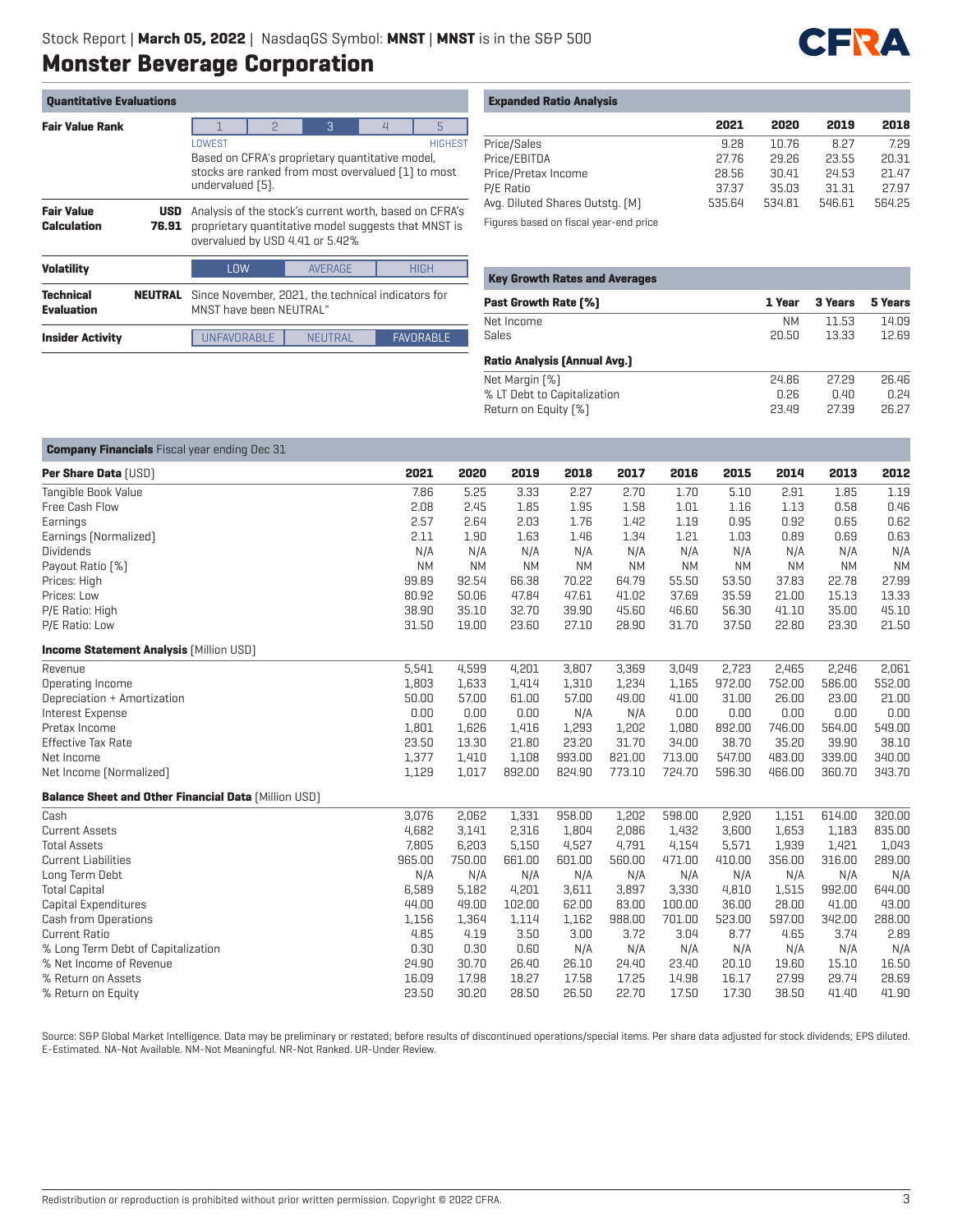

# **Sub-Industry Outlook**

CFRA's 12-month fundamental outlook for the Soft Drinks sub-industry is neutral, reflecting an offsetting number of positive and negative fundamental factors. On the positive side, "on premise" sales volumes have recovered in recent months as the Covid-19 vaccine was distributed (sales at restaurants, movie theaters, and other event venues) and soft drink companies have successfully passed through price increases to consumers, which we think reflects their strong brand values. On the negative side, we think the recent appreciation of the U.S. dollar relative to many other currencies could be a headwind as well, as beverage giants Coca-Cola and PepsiCo both generate a significant portion of total revenue outside the U.S. (66% for Coke and 42% for PepsiCo in 2020) and we think domestic carbonated soft drink sales could continue to struggle.

For the group, we see revenues rising 13.2% in 2021 and 4.8% in 2022, after increases of 0.4% in 2020 and 6.9% in 2019. Soft drink sales should benefit from an improvement in on-premise sales after the devastating impacts of Covid-19 in 2020. Growth for product categories such as ready-todrink coffee, sports beverages, and bottled water has also been strong. Over the long term, we see challenging trends for carbonated and sugary beverages, as consumer preferences (particularly those of millennials) increasingly shift towards healthier and lower-calorie beverages. We see improved demand for non-carbonated beverages as consumers continue to seek healthier products.

According to the Beverage Marketing Corporation, U.S. Liquid Refreshment Beverage volumes increased by 0.5% and while revenues declined by 1.7% in 2020 (latest available data), with the breakdown of volume growth by product (and in order) being: Ready-To-Drink Coffee (+13.0%), Sports Beverages (+5.5%), Bottled Water (+4.2%), Energy Drinks (+2.5%), Value-Added Water (+2.4%), Fruit Beverages (-3.0%), Ready-To-Drink Tea (-3.3%), and Carbonated Soft Drinks (-3.7%). The Ready-to-Drink Coffee category has been the biggest winner since the onset of the pandemic,

as volume growth jumped from 6.6% in 2019 to 13.0% in 2020 due to stay-at-home trends. The increase in at-home consumption fully offset a decline in on-premise consumption in 2020, and volumes were supported by new product launches. Longer term, we think volume trends will benefit from increased penetration into non-traditional markets and growing consumer demand for non-alcoholic products. To support growth, we see manufacturers increasing offerings of smaller package sizes, which produce greater profitability per unit volume.

We are more positive on near-term prospects for U.S. beverage companies overseas, where we see significant opportunities for consumption growth in emerging markets. Certain soft drink companies are also diversifying their product mix by acquiring smaller and faster-growing beverage and snack foods brands. We expect dividend yields and stock buybacks to lend support to share price levels, noting that the two largest players in the space, Coca-Cola and PepsiCo, are members of the S&P Dividend Aristocrats Index.

Year-to-date as of December 17, 2021, the S&P Soft Drinks Index was up 8.8%, versus a 22.7% gain for the S&P 1500 Index. In 2020, the S&P Soft Drinks Index rose 6.0% versus a 15.8% gain for the S&P 1500 Index, and was up 20.7% versus a 28.3% gain for the S&P 1500 Index in 2019. The industry's five-year CAGR is 8.3%, which compares to 15.3% growth for the S&P 1500 Index.

### **/ Garrett Nelson**



 **GICS Sector: Consumer Staples Sub-Industry: Soft Drinks**

Based on S&P 1500 Indexes

Five-Year market price performance through Mar 05, 2022



sufficient historical index data.

All Sector & Sub-Industry information is based on the Global Industry Classification Standard (GICS).

Past performance is not an indication of future performance and should not be relied upon as such.

**Source: CFRA, S&P Global Market Intelligence**

## **Sub-Industry: Soft Drinks Peer Group\*: Soft Drinks**

| <b>Peer Group</b>                          | <b>Stock</b><br>Symbol | <b>Exchange Currency</b> |            | Recent<br><b>Stock</b><br>Price | Stk. Mkt.<br><b>Cap.</b> [M] | 30-Dav<br>Price<br>Chg. [%] | 1-Year<br>Price<br>Chg. [%] | P/E<br>Ratio | Fair<br>Value<br>Calc. | [%] | Return<br><b>Yield on Equity</b><br>[%] | LTD to<br>Cap (%) |
|--------------------------------------------|------------------------|--------------------------|------------|---------------------------------|------------------------------|-----------------------------|-----------------------------|--------------|------------------------|-----|-----------------------------------------|-------------------|
| <b>Monster Beverage Corporation</b>        | <b>MNST</b>            | <b>NasdagGS</b>          | <b>USD</b> | 83.35                           | 44,122.0                     | $-3.6$                      | $-1.5$                      | 32.0         | 76.91                  | N/A | 23.5                                    | 0.3               |
| Arca Continental, S.A.B. de C.V.           | EMBV.F                 | <b>OTCPK</b>             | <b>USD</b> | 6.50                            | 11,072.0                     | 9.4                         | 39.9                        | 19.0         | N/A                    | N/A | 10.1                                    | 21.9              |
| Coca-Cola Consolidated, Inc.               | COKE                   | NasdagGS                 | <b>USD</b> | 467.80                          | 4,385.0                      | $-17.5$                     | 83.5                        | 23.0         | N/A                    | 0.2 | 31.0                                    | 55.2              |
| Coca-Cola Europacific Partners PLC         | CCEP                   | NasdagGS                 | <b>USD</b> | 51.01                           | 22,907.0                     | $-12.5$                     | $-0.2$                      | 21.0         | N/A                    | 3.2 | 14.9                                    | 57.9              |
| Fomento Económico Mexicano, S.A.B. de C.V. | <b>FMX</b>             | <b>NYSE</b>              | <b>USD</b> | 77.61                           | 25,243.0                     | 3.4                         | 11.6                        | 20.0         | N/A                    | 1.4 | 11.7                                    | 40.4              |
| Ito En, Ltd.                               | ITON.F                 | <b>OTCPK</b>             | <b>USD</b> | 63.31                           | 6,571.0                      | N/A                         | 220.6                       | 77.0         | N/A                    | N/A | 7.5                                     | 27.6              |
| Keurig Dr Pepper Inc.                      | <b>KDP</b>             | NasdagGS                 | <b>USD</b> | 38.61                           | 54,755.0                     | 1.2                         | 26.1                        | 26.0         | N/A                    | 1.9 | 8.8                                     | 33.7              |
| National Beverage Corp.                    | <b>FIZZ</b>            | NasdagGS                 | <b>USD</b> | 43.06                           | 4,018.0                      | $-3.4$                      | $-11.0$                     | 24.0         | 23.74                  | N/A | 33.6                                    | 5.1               |
| Nongfu Spring Co., Ltd.                    | NNFS.F                 | <b>OTCPK</b>             | <b>USD</b> | 5.63                            | 80.345.0                     | N/A                         | $-34.6$                     | 62.0         | N/A                    | N/A | 42.6                                    | 0.2               |
| Osotspa Public Company Limited             | OSOP.F                 | <b>OTCPK</b>             | <b>USD</b> | 1.08                            | 3,308.0                      | N/A                         | $-8.5$                      | 32.0         | N/A                    | N/A | 16.2                                    | 3.0               |
| Primo Water Corporation                    | PRMW                   | <b>NYSE</b>              | <b>USD</b> | 14.60                           | 2,970.0                      | $-13.9$                     | $-0.5$                      | <b>NM</b>    | N/A                    | 1.9 | $-0.2$                                  | 48.0              |

\*For Peer Groups with more than 10 companies or stocks, selection of issues is based on market capitalization.

NA-Not Available; NM-Not Meaningful.

Note: Peers are selected based on Global Industry Classification Standards and market capitalization. The peer group list includes companies with similar characteristics, but may not include all the companies within the same industry and/or that engage in the same line of business.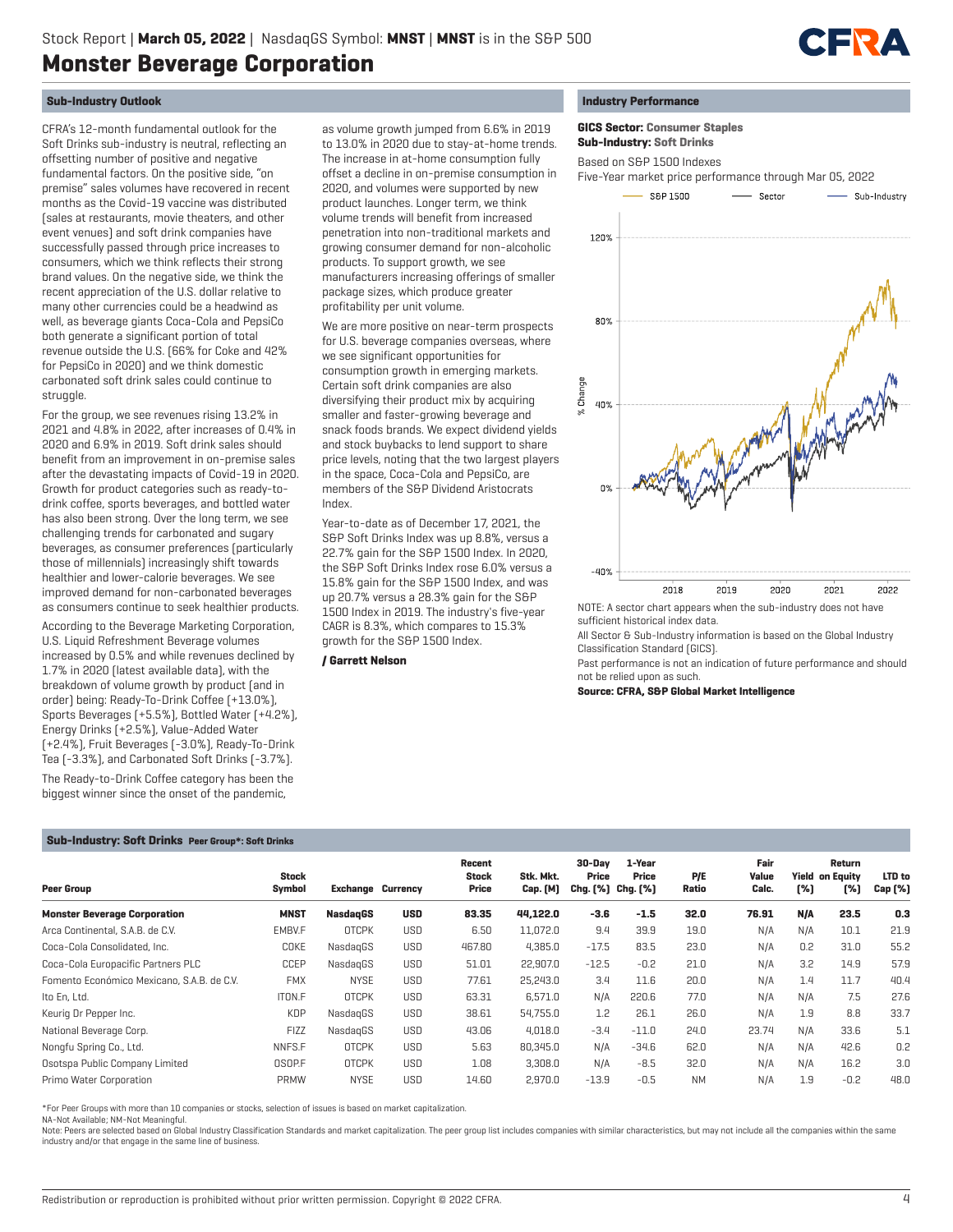

# **Analyst Research Notes and other Company News**

# **February 24, 2022**

05:23 PM ET... CFRA Reiterates Buy Opinion on Shares of Monster Beverage Corporation (MNST 80.35\*\*\*\*):

We lower our 12-month target by \$5 to \$110, based on a '23 P/E of 32.4x, a slight discount to MNST's 10-year average forward P/E of 34.1x. We maintain our adjusted EPS estimates of \$2.90 for '22 and \$3.40 for '23. MNST posts Q4 adjusted EPS of \$0.62, flat with a year ago and a penny ahead of consensus. The beat was driven by a stronger-than-expected top line, as MNST's net sales rose 19.1% to \$1.43B (\$100M ahead of consensus) and gross margin contracted 380 bps to 53.9% (200 bps shy of consensus). With the company is reportedly in merger discussions with Constellation Brands (STZ 215 \*\*\*), we remain buyers of MNST shares. Even if no value-creating deal were to materialize, we like how the more defensive soft drinks industry is positioned in the current market environment and view the stock's risk/ reward as favorable. MNST boasts the strongest top- and bottom-line growth profiles in the industry and we see mean reversion potential with the stock having materially underperformed peers in 2021 and so far in 2022. / Garrett Nelson

## **January 13, 2022**

11:49 AM ET... CFRA Raises Opinion on Shares of Monster Beverage Corporation to Buy from Hold (MNST 94.50\*\*\*\*):

We increase our 12-month target by \$20 to \$115, based on a '23 P/E of 33.8x, a slight discount to MNST's 10-year mean forward P/E of 34.1x. Our '21 adjusted EPS estimate remains \$2.60, but we increase '22 by \$0.05 to \$2.90, and introduce '23 at \$3.40. MNST announces the acquisition of CANarchy Craft Brewery Collective LLC for \$330M in cash in a deal expected to close later this quarter. CANarchy owns Cigar City (Jai Alai IPA) and Oskar Blues (Dale's Pale Ale) among other craft brewery and hard seltzer brands. The move to expand from energy drinks into the alcohol beverage market represents a significant strategic step for Monster. Historically, soft drink companies have been reluctant to cross over into the alcohol market, which we think has resulted in missed opportunities. Although this is a relatively small, bolt-on deal for MNST (and the craft beer and hard seltzer markets have become increasingly oversaturated), we think the foray makes sense and warrants a higher multiple. We raise our opinion to Buy. / Garrett Nelson

### **November 05, 2021**

12:33 AM ET... CFRA Maintains Hold Opinion on Shares of Monster Beverage Corporation (MNST 87.78\*\*\*):

We maintain a 12-month price target of \$95, based on a '22 P/E of 33.3x, a discount to MNST's 10-year average forward P/E of 34.0x. We lower our EPS estimates by \$0.10 to \$2.60 for '21 and by \$0.15 to \$2.85 for '22. MNST posts Q3 adjusted EPS of \$0.63 vs. \$0.65 (-3.5%), 4 cents shy of consensus. The miss was driven by a higherthan-expected tax rate, as MNST's net sales rose 13.2% to \$1.41B (\$20M ahead of consensus) and gross margin contracted 320 bps to 55.9% (60 bps ahead of consensus). The company said it is experiencing increased aluminum, shipping, freight and other input costs, but it will continue to implement mitigation measures such as reduced promotional activity and other pricing actions. Once again, MNST did not buy back any stock during the quarter. While we consider MNST a highquality name with strong free cash flow, a debt-free balance sheet, and like the energy drinks category, we remain at a Hold due to ongoing margin pressures and valuation. / Garrett Nelson

# **August 05, 2021**

05:27 PM ET... CFRA Maintains Hold Opinion on Shares of Monster Beverage Corporation (MNST 91.95\*\*\*):

We increase our 12-month price target by \$10 to \$95, based on a '22 P/E of 31.7x, a discount to MNST's 10-year mean forward P/E of 33.8x. We increase our EPS estimates by \$0.10 to \$2.70 for '21 and by \$0.05 to \$3.00 for '22. MNST posts Q2 adjusted EPS of \$0.75 vs. \$0.59 (+27.1%), ahead of the \$0.67 consensus. The beat was driven by stronger-than-expected revenue and margins, as MNST's net sales rose 33.9% to \$1.46B (\$70M ahead of consensus), but gross margin contracted 310 bps to 57.2% (110 bps ahead of consensus). The company pointed to several operational issues it experienced during the quarter, including ongoing aluminum can shortages and logistics delays, making its bottom line beat all the more impressive. Shares were up more than 4% after hours. Once again, MNST did not buy back any stock during the quarter. While we consider MNST a high-quality name with strong free cash flow, a debt-free balance sheet, and like the energy drinks category, we remain at a Hold due to a valuation which appears fair. / Garrett Nelson

#### **May 06, 2021**

05:30 PM ET... CFRA Maintains Hold Opinion on Shares of Monster Beverage Corporation (MNST 95.02\*\*\*):

We maintain our 12-month price target of \$85, based on a '22 P/E of 28.8x, a discount to MNST's 10-year mean forward P/E of 33.6x. We maintain our EPS estimates of \$2.60 for '21 and \$2.95 for '22. MNST posts Q1 adjusted EPS of \$0.59 vs. \$0.52 (+14.2%), two cents short of consensus. The miss was driven by weakerthan-expected margins, as MNST's net sales rose 17.1% to \$1.24B (\$20M ahead of consensus), but gross margin contracted 250 bps to 57.5% (180 bps short of consensus). MNST said it is experiencing aluminum can shortages in North America and Europe, and logistical issues are complicating its attempts to procure additional supply. Once again, MNST did not buy back any stock during the quarter despite having \$442M left on its share repurchase authorization. Shares were down about 6% after hours. While we consider MNST a high-quality name with strong free cash flow, a debt-free balance sheet, and like the energy drinks category, we remain at a Hold due to operational issues and a valuation which appears fair. / Garrett Nelson

### **February 25, 2021**

05:41 PM ET... CFRA Maintains Hold Opinion on Shares of Monster Beverage Corporation (MNST 85.29\*\*\*):

We maintain a 12-month price target of \$85, based on 28.8x our newly-initiated '22 estimate, a discount to MNST's 10-year mean forward P/E of 33.4x. We maintain our '21 EPS estimate of \$2.60 and introduce '22 at \$2.95. MNST posts Q4 adjusted EPS of \$0.62 vs. \$0.47 (+31.9%), in-line with consensus. MNST's net sales rose 17.6% to \$1.20B (\$70M ahead of consensus), but gross margin contracted 230 bps to 57.7% (220 bps short of consensus), as pressures remain from the impact of product returns, inventory provisions, and other costs. Once again, MNST did not buy back any stock during the quarter. We maintain a Hold recommendation on the shares on valuation. While we consider MNST a high-quality name with strong free cash flow, a debt-free balance sheet and long history of buybacks, margin pressures remain, its lack of on-premise exposure made it a pandemic winner in 2020, and we struggle to identify a near-term catalyst for the stock. Furthermore, increased competition in the energy drinks category is a concern. / Garrett Nelson

### **November 05, 2020**

05:33 PM ET... CFRA Maintains Hold Opinion on Shares of Monster Beverage Corporation (MNST 82.72\*\*\*):

We raise our 12-month price target by \$5 to \$85, based on a '21 P/E of 32.7x, a slight discount to MNST's 10-year average forward P/E of 32.9x. We increase our EPS estimates by \$0.05 to \$2.30 for '20 and by \$0.10 to \$2.60 for '21. MNST posts Q3 EPS of \$0.65 vs. \$0.55 (+19.6%), \$0.03 ahead of consensus. The beat was driven by stronger-than-expected revenues. MNST's net sales rose 9.9% to \$1.25B (\$30M ahead of consensus) driven by a 14.8% jump in sales volume partially offset by a 4.3% decline in average selling price. MNST's gross margin contracted 30 bps to 59.1% (50 bps short of consensus), as margin pressures remain. MNST said that Covid-19 remained a "heightened threat" and uncharacteristically did not buy back any stock during the quarter. We maintain a Hold on valuation. While MNST posted a solid quarter, we struggle to identify a near-term catalyst for the stock, but view MNST's debt-free balance sheet, history of returning cash to shareholders, and strong free cash flow as positives. / Garrett Nelson

Note: Research notes reflect CFRA's published opinions and analysis on the stock at the time the note was published. The note reflects the views of the equity analyst as of the date and time indicated in the note, and may not reflect CFRA's current view on the company.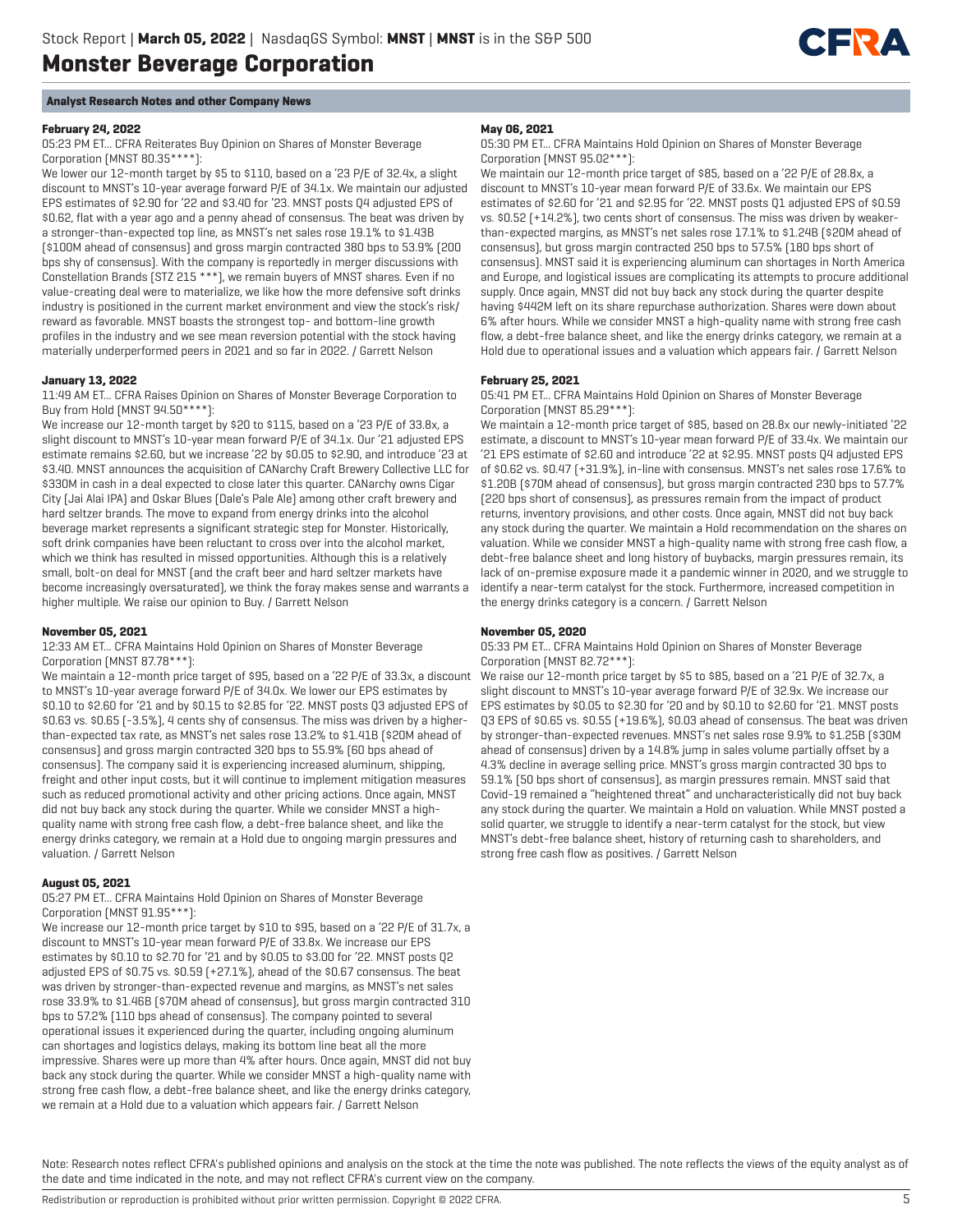

# **Analysts Recommendations**



|  | <b>Wall Street Consensus Opinion</b> |  |
|--|--------------------------------------|--|
|--|--------------------------------------|--|

### **Buy/Hold**

**Wall Street Consensus vs. Performance**

For fiscal year 2022, analysts estimate that MNST will earn USD 2.85. For fiscal year 2023, analysts estimate that MNST's earnings per share will grow by 13.39% to USD 3.23.

|            | No. of                 |            |            |                    |
|------------|------------------------|------------|------------|--------------------|
|            | <b>Recommendations</b> | % of Total | 1 Mo.Prior | <b>3 Mos.Prior</b> |
| Buy        |                        | 39         | 9          | 9                  |
| Buy/Hold   |                        | 17         | 4          | $\overline{4}$     |
| Hold       | 10                     | 43         | 10         | 8                  |
| Weak hold  |                        |            | U          |                    |
| Sell       |                        |            |            | 0                  |
| No Opinion |                        |            |            | 0                  |
| Total      | 23                     | 100        | 23         | 22                 |



Forecasts are not reliable indicator of future performance.

Note: A company's earnings outlook plays a major part in any investment decision. S&P Global Market Intelligence organizes the earnings estimates of over 2,300 Wall Street analysts, and provides their consensus of earnings over the next two years, as well as how those earnings estimates have changed over time. Note that the information provided in relation to consensus estimates is not intended to predict actual results and should not be taken as a reliable indicator of future performance.

**Note: For all tables, graphs and charts in this report that do not cite any reference or source, the source is S&P Global Market Intelligence.**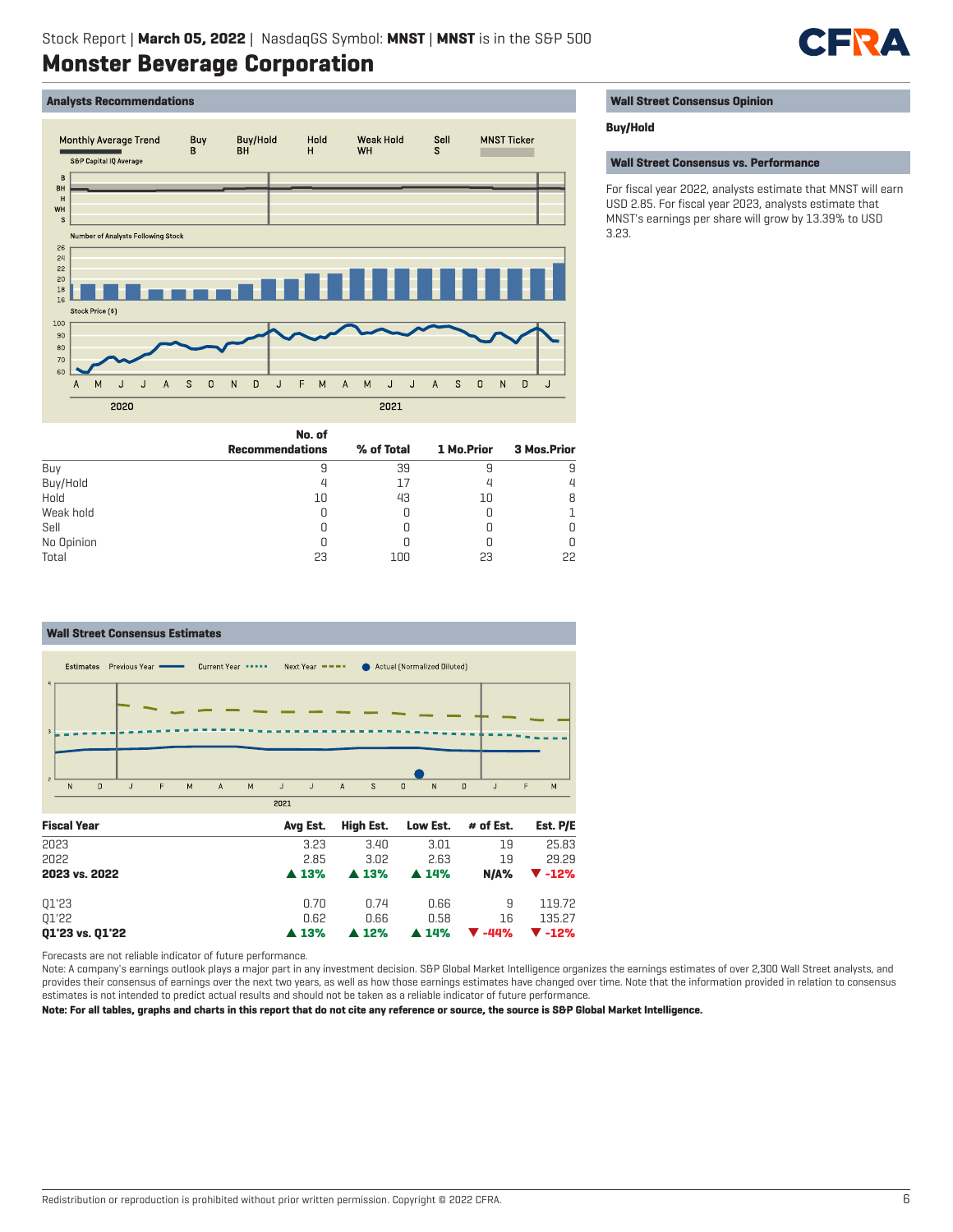

# **Glossary**

# **STARS**

Since January 1, 1987, CFRA Equity and Fund Research Services, and its predecessor S&P Capital IQ Equity Research has ranked a universe of U.S. common stocks, ADRs (American Depositary Receipts), and ADSs (American Depositary Shares) based on a given equity's potential for future performance. Similarly, we have ranked Asian and European equities since June 30, 2002. Under proprietary STARS (Stock Appreciation Ranking System), equity analysts rank equities according to their individual forecast of an equity's future total return potential versus the expected total return of a relevant benchmark (e.g., a regional index (MSCI AC Asia Pacific Index, MSCI AC Europe Index or S&P 500® Index)), based on a 12-month time horizon. STARS was designed to help investors looking to put their investment decisions in perspective. Data used to assist in determining the STARS ranking may be the result of the analyst's own models as well as internal proprietary models resulting from dynamic data inputs.

# **S&P Global Market Intelligence's Quality Ranking**

(also known as **S&P Capital IQ Earnings & Dividend Rankings**) - Growth and S&P Capital IQ Earnings & Dividend Rankings stability of earnings and dividends are deemed key elements in establishing S&P Global Market Intelligence's earnings and dividend rankings for common stocks, which are designed to capsulize the nature of this record in a single symbol. It should be noted, however, that the process also takes into consideration certain adjustments and modifications deemed desirable in establishing such rankings. The final score for each stock is measured against a scoring matrix determined by analysis of the scores of a large and representative sample of stocks. The range of scores in the array of this sample has been aligned with the following ladder of rankings:

- A+ Highest B Below Average
- A High B- Lower
- A Above C Lowest
- 
- B+ Average D In Reorganization
- NC Not Ranked

# **EPS Estimates**

CFRA's earnings per share (EPS) estimates reflect analyst projections of future EPS from continuing operations, and generally exclude various items that are viewed as special, non-recurring, or extraordinary. Also, EPS estimates reflect either forecasts of equity analysts; or, the consensus (average) EPS estimate, which are independently compiled by S&P Global Market Intelligence, a data provider to CFRA. Among the items typically excluded from EPS estimates are asset sale gains; impairment, restructuring or merger-related charges; legal and insurance settlements; in process research and development expenses; gains or losses on the extinguishment of debt; the cumulative effect of accounting changes; and earnings related to operations that have been classified by the company as discontinued. The inclusion of some items, such as stock option expense and recurring types of other charges, may vary, and depend on such factors as industry practice, analyst judgment, and the extent to which some types of data is disclosed by companies.

# **12-Month Target Price**

The equity analyst's projection of the market price a given security will command 12 months hence, based on a combination of intrinsic, relative, and private market valuation metrics, including Fair Value.

## **Abbreviations Used in Equity Research Reports**

CAGR - Compound Annual Growth Rate CAPEX - Capital Expenditures CY - Calendar Year DCF - Discounted Cash Flow DDM - Dividend Discount Model EBIT - Earnings Before Interest and Taxes EBITDA - Earnings Before Interest, Taxes, Depreciation & Amortization EPS - Earnings Per Share EV - Enterprise Value FCF - Free Cash Flow FFO - Funds From Operations FY - Fiscal Year P/E - Price/Earnings P/NAV - Price to Net Asset Value PEG Ratio - P/E-to-Growth Ratio PV - Present Value R&D - Research & Development ROCE - Return on Capital Employed ROE Return on Equity ROI - Return on Investment ROIC - Return on Invested Capital ROA - Return on Assets SG&A - Selling, General & Administrative Expenses SOTP - Sum-of-The-Parts WACC - Weighted Average Cost of Capital

# **Dividends on American Depository Receipts (ADRs) and American Depository Shares (ADSs) are net of taxes (paid in the country of origin).**

# **Qualitative Risk Assessment**

Reflects an equity analyst's view of a given company's operational risk, or the risk of a firm's ability to continue as an ongoing concern. The Qualitative Risk Assessment is a relative ranking to the U.S. STARS universe, and should be reflective of risk factors related to a company's operations, as opposed to risk and volatility measures associated with share prices. For an ETF this reflects on a capitalization-weighted basis, the average qualitative risk assessment assigned to holdings of the fund.

## **STARS Ranking system and definition:**

# **\*\*\*\*\* 5-STARS (Strong Buy):**

Total return is expected to outperform the total return of a relevant benchmark, by a notable margin over the coming 12 months, with shares rising in price on an absolute basis.

# $\star \star \star \star \star 4$ -STARS [Buy]:

Total return is expected to outperform the total return of a relevant benchmark over the coming 12 months.

# $\star \star \star \star \star 3$ -STARS (Hold):

Total return is expected to closely approximate the total return of a relevant benchmark over the coming 12 months.

# $\star\star\star\star\star$  2-STARS [Sell]:

Total return is expected to underperform the total return of a relevant benchmark over the coming 12 months.

# $\star \star \star \star \star \mathbf{1}$ -STAR (Strong Sell):

Total return is expected to underperform the total return of a relevant benchmark by a notable margin over the coming 12 months, with shares falling in price on an absolute basis.

# **Relevant benchmarks:**

In North America, the relevant benchmark is the S&P 500 Index, in Europe and in Asia, the relevant benchmarks are the MSCI AC Europe Index and the MSCI AC Asia Pacific Index, respectively.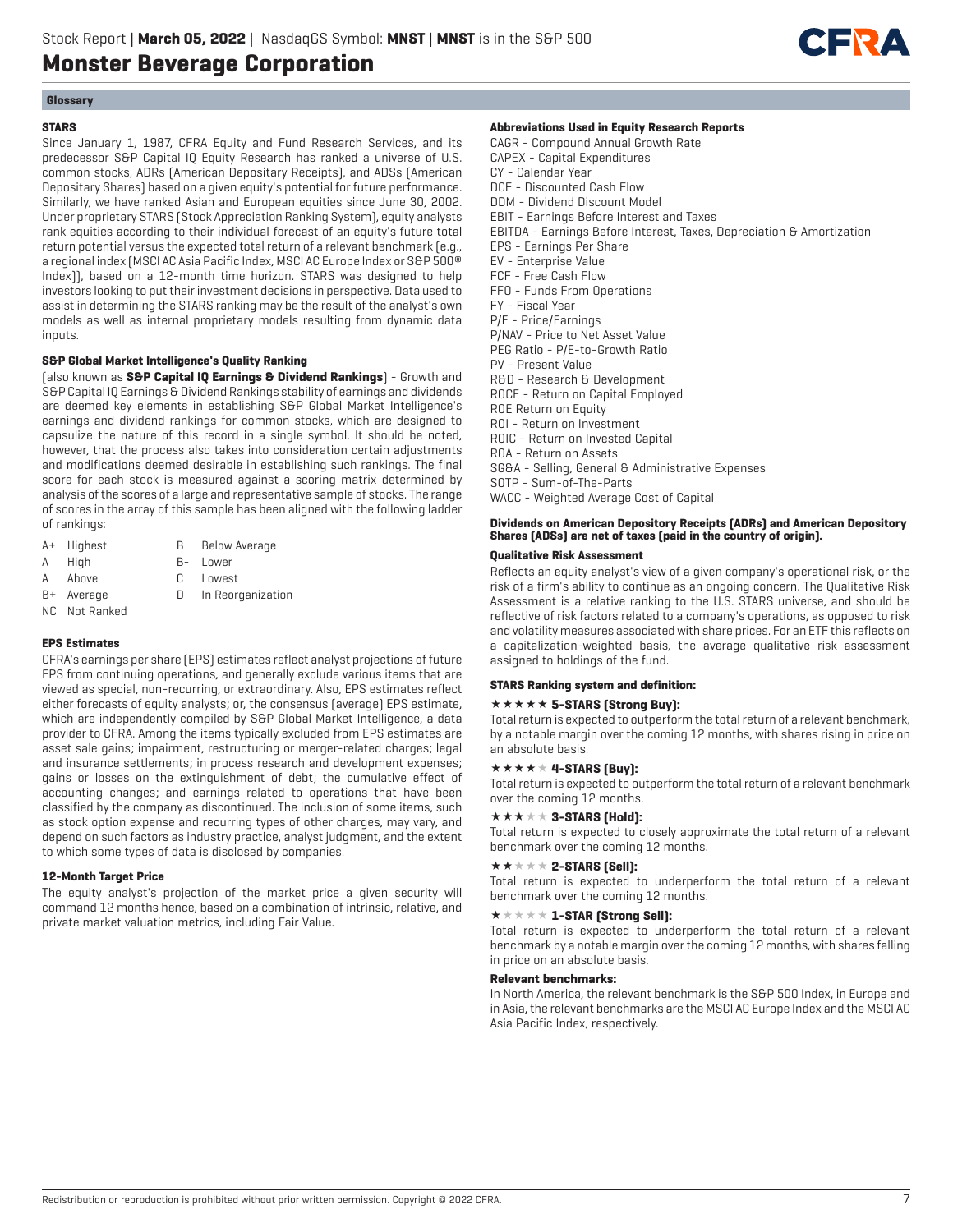

#### **Disclosures**

Stocks are ranked in accordance with the following ranking methodologies:

#### **STARS Stock Reports:**

Qualitative STARS rankings are determined and assigned by equity analysts. For reports containing STARS rankings refer to the Glossary section of the report for detailed methodology and the definition of STARS rankings.

### **Quantitative Stock Reports:**

Quantitative rankings are determined by ranking a universe of common stocks based on 5 measures or model categories: Valuation, Quality, Growth, Street Sentiment, and Price Momentum. In the U.S., a sixth sub-category for Financial Health will also be displayed. Percentile scores are used to compare each company to all other companies in the same universe for each model category. The five (six) model category scores are then weighted and rolled up into a single percentile ranking for that company. For reports containing quantitative rankings refer to the Glossary section seof the report for detailed methodology and the definition of Quantitative rankings.

### **STARS Stock Reports and Quantitative Stock Reports:**

The methodologies used in STARS Stock Reports and Quantitative Stock Reports (collectively, the "Research Reports") reflect different criteria, assumptions and analytical methods and may have differing rankings. The methodologies and data used to generate the different types of Research Reports are believed by the author and distributor reasonable and appropriate. Generally, CFRA does not generate reports with different ranking methodologies for the same issuer. However, in the event that different methodologies or data are used on the analysis of an issuer, the methodologies may lead to different views on the issuer, which may at times result in contradicting assessments of an issuer. CFRA reserves the right to alter, replace or vary models, methodologies or assumptions from time to time and without notice to clients.

#### **STARS Stock Reports:**

Global STARS Distribution as of February 08, 2022

| Ranking | <b>North America</b> | Asia<br><b>Europe</b> |        | Global |
|---------|----------------------|-----------------------|--------|--------|
| Buv     | 43.8%                | 46.2%                 | 40.0%  | 43.4%  |
| Hold    | 50.0%                | 47.4%                 | 55.7%  | 50.7%  |
| Sell    | 6.2%                 | 6.4%                  | 4.3%   | 5.9%   |
| Total   | 100.0%               | 100.0%                | 100.0% | 100.0% |

#### **Analyst Certification:**

**STARS Stock Reports are prepared by the equity research analysts of CFRA and its affiliates and subsidiaries. Quantitative Stock Reports are prepared by CFRA. All of the views expressed in STARS Stock Reports accurately reflect the research analyst's personal views regarding any and all of the subject securities or issuers; all of the views expressed in the Quantitative Stock Reports accurately reflect the output of CFRA's algorithms and programs. Analysts generally update STARS Stock Reports at least four times each year. Quantitative Stock Reports are generally updated weekly. No part of analysts' or CFRA's compensation was, is, or will be directly or indirectly related to the specific rankings or views expressed in any Stock Report.**

### **About CFRA Equity Research:**

This Research Report is published and originally distributed by Accounting Research & Analytics, LLC d/b/a CFRA ("CFRA US"), with the following exceptions: In the UK/EU/EEA, it is published and originally distributed by CFRA UK Limited ("CFRA UK"), which is regulated by the Financial Conduct Authority (No. 775151), and in Malaysia by CFRA MY Sdn Bhd (Company No. 683377-A) ("CFRA Malaysia"), which is regulated by Securities Commission Malaysia, (No. CMSL/A0181/2007) under license from CFRA US. These parties and their subsidiaries maintain no responsibility for reports redistributed by third parties such as brokers or financial advisors.

#### **General Disclosure**

#### **Notice to all jurisdictions:**

Where Research Reports are made available in a language other than English and in the case of inconsistencies between the English and translated versions of a Research Report, the English version will control and supersede any ambiguities between such versions. Neither CFRA nor its affiliates guarantee the accuracy of any translation.

The content of this report and the opinions expressed herein are those of CFRA based upon publicly-available information that CFRA believes to be reliable and the opinions are subject to change without notice. This analysis has not been submitted to, nor received approval from, the United States Securities and Exchange Commission or any other regulatory body. CFRA AND ALL RELATED ENTITIES SPECIFICALLY DISCLAIM ALL WARRANTIES, EXPRESS OR IMPLIED, to the full extent permitted by law, regarding the accuracy, completeness, or usefulness of this information and assumes no liability with respect to the consequences of relying on this information for investment or other purposes.

No content in this Research Report may be modified, reverse engineered, reproduced or distributed in any form by any means, or stored in a database or retrieval system, without the prior written permission of CFRA, or used for any unlawful or unauthorized purposes. Neither CFRA nor its third-party providers, as well as its/their directors, officers, shareholders, employees or agents, guarantee the accuracy, completeness, timeliness or availability of the content herein

#### **Past performance is not necessarily indicative of future results.**

This document may contain forward-looking statements or forecasts; such forecasts are

not a reliable indicator of future performance.

This report is not intended to, and does not, constitute an offer or solicitation to buy and sell securities or engage in any investment activity. This report is for informational purposes only. Statements in this report are not made with respect to any particular investor or type of investor. Securities, financial instruments or strategies mentioned herein may not be suitable for all investors and this material is not intended for any specific investor and does not take into account an investor's particular investment objectives, financial situations or needs. Before acting on anything in this report, you should consider whether it is suitable for your particular circumstances and, if necessary, seek professional advice. CFRA may license certain intellectual property or provide services to, or otherwise have a business relationship with, certain issuers of securities that are the subject of CFRA research reports, including exchange-traded investments whose investment objective is to substantially replicate the returns of a proprietary index of CFRA. In cases where CFRA is paid fees that are tied to the amount of assets invested in a fund or the volume of trading activity in a fund, investment in the fund may result in CFRA receiving compensation in addition to the subscription fees or other compensation for services rendered by CFRA, however, no part of CFRA's compensation for services is tied to any particular viewpoint or rating. Additional information on a subject company may be available upon request.

CFRA's financial data provider is S&P Global Market Intelligence. THIS DOCUMENT CONTAINS COPYRIGHTED AND TRADE SECRET MATERIAL DISTRIBUTED UNDER LICENSE FROM S&P GLOBAL MARKET INTELLIGENCE. FOR RECIPIENT'S INTERNAL USE ONLY.

The Global Industry Classification Standard (GICS®) was developed by and/or is the exclusive property of MSCI, Inc. and S&P Global Market Intelligence. GICS is a service mark of MSCI and S&P Global Market Intelligence and has been licensed for use by CFRA.

#### **Other Disclaimers and Notices**

Certain information in this report is provided by S&P Global, Inc. and/or its affiliates and subsidiaries (collectively "S&P Global"). Such information is subject to the following disclaimers and notices: "Copyright © 2018, S&P Global Market Intelligence (and its affiliates as applicable). All rights reserved. Nothing contained herein is investment advice and a reference to a particular investment or security, a credit rating or any observation concerning a security or investment provided by S&P Global is not a recommendation to buy, sell or hold such investment or security or make any other investment decisions. This may contain information obtained from third parties, including ratings from credit ratings agencies. Reproduction and distribution of S&P Global's information and third party content in any form is prohibited except with the prior written permission of S&P Global or the related third party, as applicable. Neither S&P Global nor its third party providers guarantee the accuracy, completeness, timeliness or availability of any information, including ratings, and are not responsible for any errors or omissions (negligent or otherwise), regardless of the cause, or for the results obtained from the use of such information or content. S&P GLOBAL AND ITS THIRD PARTY CONTENT PROVIDERS GIVE NO EXPRESS OR IMPLIED WARRANTIES, INCLUDING, BUT NOT LIMITED TO, ANY WARRANTIES OF MERCHANTABILITY OR FITNESS FOR A PARTICULAR PURPOSE OR USE AND ALL S&P INFORMATION IS PROVIDED ON AN AS-IS BASIS. S&P GLOBAL AND ITS THIRD PARTY CONTENT PROVIDERS SHALL NOT BE LIABLE FOR ANY DIRECT, INDIRECT, INCIDENTAL, EXEMPLARY, COMPENSATORY, PUNITIVE, SPECIAL OR CONSEQUENTIAL DAMAGES, COSTS, EXPENSES, LEGAL FEES, OR LOSSES (INCLUDING LOST INCOME OR PROFITS AND OPPORTUNITY COSTS OR LOSSES CAUSED BY NEGLIGENCE) IN CONNECTION WITH ANY USE OF THEIR INFORMATION OR CONTENT, INCLUDING RATINGS. Credit ratings are statements of opinions and are not statements of fact or recommendations to purchase, hold or sell securities. They do not address the suitability of securities or the suitability of securities for investment purposes, and should not be relied on as investment advice."